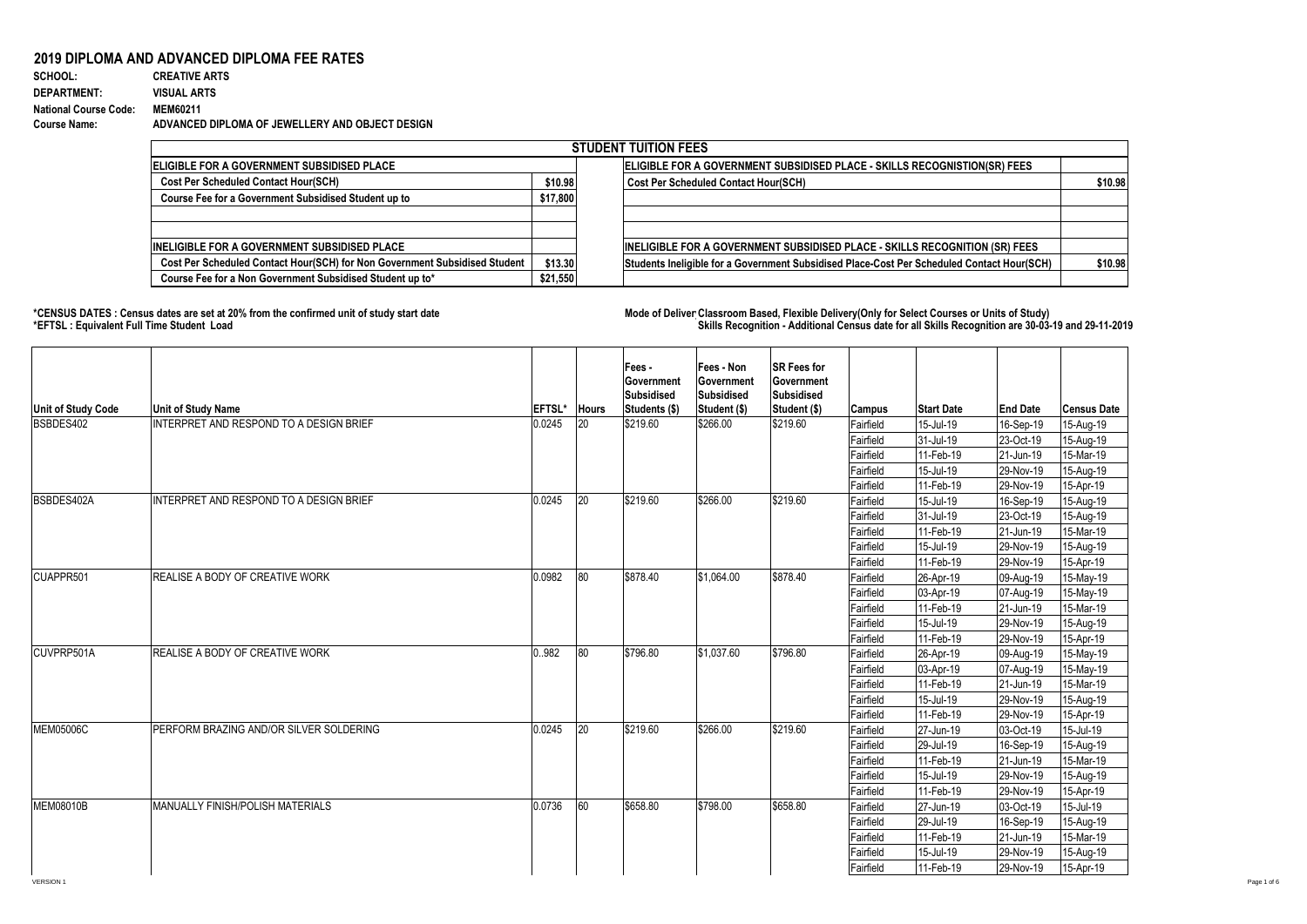| Unit of Study Code | <b>Unit of Study Name</b>                                                  | EFTSL* | <b>Hours</b>    | Fees -<br>Government<br>Subsidised<br>Students (\$) | Fees - Non<br><b>Government</b><br><b>Subsidised</b><br>Student (\$) | SR Fees for<br>Government<br>Subsidised<br>Student (\$) | Campus    | <b>Start Date</b>       | <b>End Date</b> | <b>Census Date</b> |
|--------------------|----------------------------------------------------------------------------|--------|-----------------|-----------------------------------------------------|----------------------------------------------------------------------|---------------------------------------------------------|-----------|-------------------------|-----------------|--------------------|
| MEM090002B         | INTERPRET TECHNICAL DRAWING                                                | 0.0491 | 40              | \$439.20                                            | \$532.00                                                             | \$439.20                                                | Fairfield | 04-Feb-19               | 19-Apr-19       | 15-Mar-19          |
|                    |                                                                            |        |                 |                                                     |                                                                      |                                                         | Fairfield | 05-Feb-19               | 10-Apr-19       | 15-Mar-19          |
|                    |                                                                            |        |                 |                                                     |                                                                      |                                                         | Fairfield | 11-Feb-19               | 21-Jun-19       | 15-Mar-19          |
|                    |                                                                            |        |                 |                                                     |                                                                      |                                                         | Fairfield | 15-Jul-19               | 29-Nov-19       | 15-Aug-19          |
|                    |                                                                            |        |                 |                                                     |                                                                      |                                                         | Fairfield | 11-Feb-19               | 29-Nov-19       | 15-Apr-19          |
| MEM12023A          | PERFORM ENGINEERING MEASUREMENTS                                           | 0.0368 | $ 30\rangle$    | \$329.40                                            | \$399.00                                                             | \$329.40                                                | Fairfield | 04-Feb-19               | 19-Apr-19       | 15-Mar-19          |
|                    |                                                                            |        |                 |                                                     |                                                                      |                                                         | Fairfield | 05-Feb-19               | 10-Apr-19       | 15-Mar-19          |
|                    |                                                                            |        |                 |                                                     |                                                                      |                                                         | Fairfield | 11-Feb-19               | 21-Jun-19       | 15-Mar-19          |
|                    |                                                                            |        |                 |                                                     |                                                                      |                                                         | Fairfield | 15-Jul-19               | 29-Nov-19       | 15-Aug-19          |
|                    |                                                                            |        |                 |                                                     |                                                                      |                                                         | Fairfield | 11-Feb-19               | 29-Nov-19       | 15-Apr-19          |
| MEM13003B          | WORK SAFELY WITH INDUSTRIAL CHEMICALS AND MATERIALS                        | 0.0245 | 20              | \$219.60                                            | \$266.00                                                             | \$219.60                                                | Fairfield | 26-Apr-19               | 09-Aug-19       | 15-May-19          |
|                    |                                                                            |        |                 |                                                     |                                                                      |                                                         | Fairfield | 03-Apr-19               | 07-Aug-19       | 15-May-19          |
|                    |                                                                            |        |                 |                                                     |                                                                      |                                                         | Fairfield | 11-Feb-19               | 21-Jun-19       | 15-Mar-19          |
|                    |                                                                            |        |                 |                                                     |                                                                      |                                                         | Fairfield | 15-Jul-19               | 29-Nov-19       | 15-Aug-19          |
|                    |                                                                            |        |                 |                                                     |                                                                      |                                                         | Fairfield | 11-Feb-19               | 29-Nov-19       | 15-Apr-19          |
| <b>MEM13004B</b>   | WORK SAFELY WITH MOLTEN METALS/GLASS                                       | 0.0245 | 20              | \$219.60                                            | \$266.00                                                             | \$219.60                                                | Fairfield | 26-Apr-19               | 09-Aug-19       | 15-May-19          |
|                    |                                                                            |        |                 |                                                     |                                                                      |                                                         | Fairfield | 03-Apr-19               | 07-Aug-19       | 15-May-19          |
|                    |                                                                            |        |                 |                                                     |                                                                      |                                                         | Fairfield | 11-Feb-19               | 21-Jun-19       | 15-Mar-19          |
|                    |                                                                            |        |                 |                                                     |                                                                      |                                                         | Fairfield | 15-Jul-19               | 29-Nov-19       | 15-Aug-19          |
|                    |                                                                            |        |                 |                                                     |                                                                      |                                                         | Fairfield | 11-Feb-19               | 29-Nov-19       | 15-Apr-19          |
| <b>MEM13014A</b>   | APPLY PRINCIPLES OF OCCUPATIONAL HEALTH AND SAFETY IN THE WORK ENVIRONMENT | 0.0123 | 10 <sup>°</sup> | \$109.80                                            | \$133.00                                                             | \$109.80                                                | Fairfield | 04-Feb-19               | 19-Apr-19       | 15-Mar-19          |
|                    |                                                                            |        |                 |                                                     |                                                                      |                                                         | Fairfield | $\overline{0}$ 5-Feb-19 | 10-Apr-19       | 15-Mar-19          |
|                    |                                                                            |        |                 |                                                     |                                                                      |                                                         | Fairfield | 11-Feb-19               | 21-Jun-19       | 15-Mar-19          |
|                    |                                                                            |        |                 |                                                     |                                                                      |                                                         | Fairfield | 15-Jul-19               | 29-Nov-19       | 15-Aug-19          |
|                    |                                                                            |        |                 |                                                     |                                                                      |                                                         | Fairfield | 11-Feb-19               | 29-Nov-19       | 15-Apr-19          |
| <b>MEM18001C</b>   | USE HAND TOOLS                                                             | 0.0245 | 20              | \$219.60                                            | \$266.00                                                             | \$219.60                                                | Fairfield | 04-Feb-19               | 19-Apr-19       | 15-Mar-19          |
|                    |                                                                            |        |                 |                                                     |                                                                      |                                                         | Fairfield | 05-Feb-19               | 10-Apr-19       | 15-Mar-19          |
|                    |                                                                            |        |                 |                                                     |                                                                      |                                                         | Fairfield | 11-Feb-19               | 21-Jun-19       | 15-Mar-19          |
|                    |                                                                            |        |                 |                                                     |                                                                      |                                                         | Fairfield | 15-Jul-19               | 29-Nov-19       | 15-Aug-19          |
|                    |                                                                            |        |                 |                                                     |                                                                      |                                                         | Fairfield | 11-Feb-19               | 29-Nov-19       | 15-Apr-19          |
| <b>MEM18002B</b>   | USE POWER TOOLS/HAND HELD                                                  | 0.0245 | 20              | \$219.60                                            | \$266.00                                                             | \$219.60                                                | Fairfield | 04-Feb-19               | 19-Apr-19       | 15-Mar-19          |
|                    |                                                                            |        |                 |                                                     |                                                                      |                                                         | Fairfield | 05-Feb-19               | 10-Apr-19       | 15-Mar-19          |
|                    |                                                                            |        |                 |                                                     |                                                                      |                                                         | Fairfield | 11-Feb-19               | 21-Jun-19       | 15-Mar-19          |
|                    |                                                                            |        |                 |                                                     |                                                                      |                                                         | Fairfield | 15-Jul-19               | 29-Nov-19       | 15-Aug-19          |
|                    |                                                                            |        |                 |                                                     |                                                                      |                                                         | Fairfield | 11-Feb-19               | 29-Nov-19       | 15-Apr-19          |
| MEM19023A          | APPLY DRAWING AND RENDERING TECHNIQUES TO JEWELLERY OR OBJECT DESIGN       | 0.0491 | 40              | \$439.20                                            | \$532.00                                                             | \$439.20                                                | Fairfield | 07-Feb-19               | 28-Mar-19       | 15-Mar-19          |
|                    |                                                                            |        |                 |                                                     |                                                                      |                                                         | Fairfield | 04-Feb-19               | 01-Apr-19       | 15-Mar-19          |
|                    |                                                                            |        |                 |                                                     |                                                                      |                                                         | Fairfield | 11-Feb-19               | 21-Jun-19       | 15-Mar-19          |
|                    |                                                                            |        |                 |                                                     |                                                                      |                                                         | Fairfield | 15-Jul-19               | 29-Nov-19       | 15-Aug-19          |
|                    |                                                                            |        |                 |                                                     |                                                                      |                                                         | Fairfield | 11-Feb-19               | 29-Nov-19       | 15-Apr-19          |
| <b>MEM19024A</b>   | USE CAD TO CREATE AND DISPLAY 3D JEWELLERY AND OBJECT MODELS               | 0.0491 | 40              | \$439.20                                            | \$532.00                                                             | \$439.20                                                | Fairfield | 11-Oct-19               | 13-Dec-19       | 15-Nov-19          |
|                    |                                                                            |        |                 |                                                     |                                                                      |                                                         | Fairfield | 16-Oct-19               | 10-Dec-19       | 15-Nov-19          |
|                    |                                                                            |        |                 |                                                     |                                                                      |                                                         | Fairfield | 11-Feb-19               | 21-Jun-19       | 15-Mar-19          |
|                    |                                                                            |        |                 |                                                     |                                                                      |                                                         | Fairfield | 15-Jul-19               | 29-Nov-19       | 15-Aug-19          |
|                    |                                                                            |        |                 |                                                     |                                                                      |                                                         | Fairfield | 11-Feb-19               | 29-Nov-19       | 15-Apr-19          |
| <b>MEM19026A</b>   | INVESTIGATE QUALITY AND APPLICATION OF JEWELLERY MATERIALS                 | 0.0245 | 20              | \$219.60                                            | \$266.00                                                             | \$219.60                                                | Fairfield | 07-Feb-19               | 28-Mar-19       | 15-Mar-19          |
|                    |                                                                            |        |                 |                                                     |                                                                      |                                                         | Fairfield | $\overline{04}$ -Feb-19 | 01-Apr-19       | 15-Mar-19          |
|                    |                                                                            |        |                 |                                                     |                                                                      |                                                         | Fairfield | 11-Feb-19               | 21-Jun-19       | 15-Mar-19          |
|                    |                                                                            |        |                 |                                                     |                                                                      |                                                         | Fairfield | 15-Jul-19               | 29-Nov-19       | 15-Aug-19          |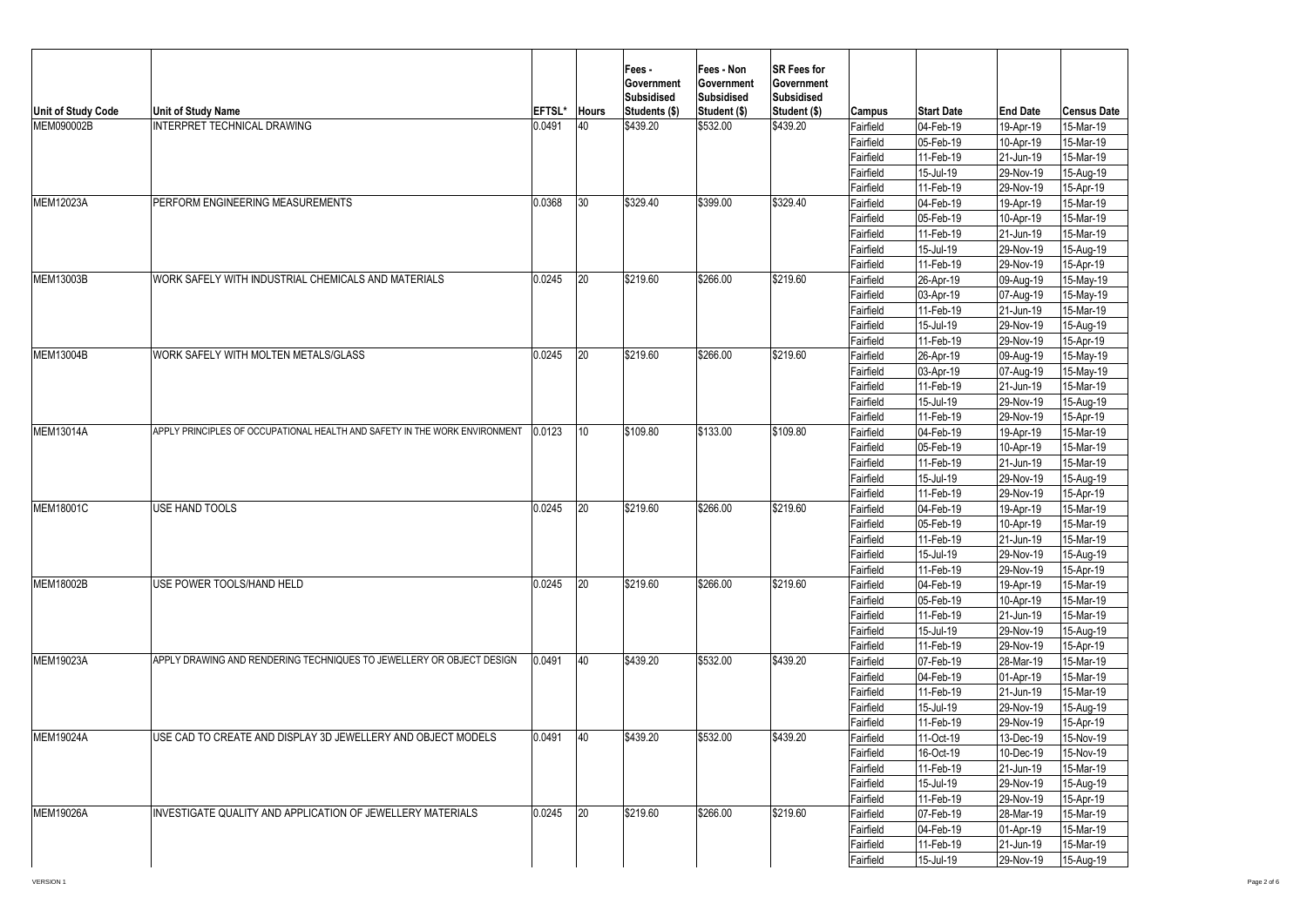| Unit of Study Code | <b>Unit of Study Name</b>                                                              | EFTSL* | <b>Hours</b> | Fees -<br>Government<br>Subsidised<br>Students (\$) | Fees - Non<br>Government<br>Subsidised<br>Student (\$) | <b>SR Fees for</b><br>Government<br>Subsidised<br>Student (\$) | Campus    | <b>Start Date</b>                   | <b>End Date</b>         | <b>Census Date</b> |
|--------------------|----------------------------------------------------------------------------------------|--------|--------------|-----------------------------------------------------|--------------------------------------------------------|----------------------------------------------------------------|-----------|-------------------------------------|-------------------------|--------------------|
|                    |                                                                                        |        |              |                                                     |                                                        |                                                                | Fairfield | 11-Feb-19                           | 29-Nov-19               | 15-Apr-19          |
| MEM19029A          | PRODUCE A PROFESSIONAL JEWELLERY DESIGN AND 3D OBJECT PORTFOLIO                        | 0.0736 | 60           | \$658.80                                            | \$798.00                                               | \$658.80                                                       | Fairfield | 15-Jul-19                           | 16-Sep-19               | 15-Aug-19          |
|                    |                                                                                        |        |              |                                                     |                                                        |                                                                | Fairfield | 31-Jul-19                           | 23-Oct-19               | 15-Aug-19          |
|                    |                                                                                        |        |              |                                                     |                                                        |                                                                | Fairfield | 11-Feb-19                           | 21-Jun-19               | 15-Mar-19          |
|                    |                                                                                        |        |              |                                                     |                                                        |                                                                | Fairfield | 15-Jul-19                           | 29-Nov-19               | 15-Aug-19          |
|                    |                                                                                        |        |              |                                                     |                                                        |                                                                | Fairfield | 11-Feb-19                           | 29-Nov-19               | 15-Apr-19          |
| MEM19031A          | PRODUCE RENDERINGS AND TECHNICAL DRAWINGS FOR JEWELLERY AND OBJECT DESIGN CONSTRUCTION | 0.0491 | 40           | \$439.20                                            | \$532.00                                               | \$439.20                                                       | Fairfield | 07-Feb-19                           | 28-Mar-19               | 15-Mar-19          |
|                    |                                                                                        |        |              |                                                     |                                                        |                                                                | Fairfield | 04-Feb-19                           | 01-Apr-19               | 15-Mar-19          |
|                    |                                                                                        |        |              |                                                     |                                                        |                                                                | Fairfield | 11-Feb-19                           | 21-Jun-19               | 15-Mar-19          |
|                    |                                                                                        |        |              |                                                     |                                                        |                                                                | Fairfield | 15-Jul-19                           | 29-Nov-19               | 15-Aug-19          |
|                    |                                                                                        |        |              |                                                     |                                                        |                                                                | Fairfield | 11-Feb-19                           | 29-Nov-19               | 15-Apr-19          |
| <b>MEM19037A</b>   | PLAN AND IMPLEMENT CHENIER FABRICATION PROCESS                                         | 0.0245 | 20           | \$219.60                                            | \$266.00                                               | \$219.60                                                       | Fairfield | 22-Mar-19                           | 13-Jun-19               | 15-Apr-19          |
|                    |                                                                                        |        |              |                                                     |                                                        |                                                                | Fairfield | 26-Mar-19                           | 11-Jun-19               | 15-Apr-19          |
|                    |                                                                                        |        |              |                                                     |                                                        |                                                                | Fairfield | 11-Feb-19                           | 21-Jun-19               | 15-Mar-19          |
|                    |                                                                                        |        |              |                                                     |                                                        |                                                                | Fairfield | 15-Jul-19                           | 29-Nov-19               | 15-Aug-19          |
|                    |                                                                                        |        |              |                                                     |                                                        |                                                                | Fairfield | 11-Feb-19                           | 29-Nov-19               | 15-Apr-19          |
| MSMENV272          | PARTICIAPATE IN ENVIRONMENTALLY SUSTAINABLE WORK PRACTICES                             | 0.0368 | 30           | \$329.40                                            | \$399.00                                               | \$329.40                                                       | Fairfield | 04-Feb-19                           | 19-Apr-19               | 15-Mar-19          |
|                    |                                                                                        |        |              |                                                     |                                                        |                                                                | Fairfield | 05-Feb-19                           | 10-Apr-19               | 15-Mar-19          |
|                    |                                                                                        |        |              |                                                     |                                                        |                                                                | Fairfield | 11-Feb-19                           | 21-Jun-19               | 15-Mar-19          |
|                    |                                                                                        |        |              |                                                     |                                                        |                                                                | Fairfield | 15-Jul-19                           | 29-Nov-19               | 15-Aug-19          |
|                    |                                                                                        |        |              |                                                     |                                                        |                                                                | Fairfield | 11-Feb-19                           | 29-Nov-19               | 15-Apr-19          |
| MSAENV272B         | PARTICIAPATE IN ENVIRONMENTALLY SUSTAINABLE WORK PRACTICES                             | 0.0368 | 30           | \$298.80                                            | \$389.10                                               | \$298.80                                                       | Fairfield | 04-Feb-19                           |                         | 15-Mar-19          |
|                    |                                                                                        |        |              |                                                     |                                                        |                                                                | Fairfield | 19-Apr-19<br>05-Feb-19<br>10-Apr-19 | 15-Mar-19               |                    |
|                    |                                                                                        |        |              |                                                     |                                                        |                                                                | Fairfield | 11-Feb-19                           | 21-Jun-19               | $15-Mar-19$        |
|                    |                                                                                        |        |              |                                                     |                                                        |                                                                | Fairfield | 15-Jul-19                           | 29-Nov-19               | 15-Aug-19          |
|                    |                                                                                        |        |              |                                                     |                                                        |                                                                | Fairfield | 11-Feb-19                           | 29-Nov-19               | 15-Apr-19          |
| <b>MEM18003C</b>   | USE TOOLS FOR PRECISION WORK                                                           | 0.0491 | 40           | \$439.20                                            | \$532.00                                               | \$439.20                                                       | Fairfield | 25-Mar-19                           | 08-Jul-19               | 15-Apr-19          |
|                    |                                                                                        |        |              |                                                     |                                                        |                                                                | Fairfield | 25-Mar-19                           | 05-Aug-19               | 15-Apr-19          |
|                    |                                                                                        |        |              |                                                     |                                                        |                                                                | Fairfield | 11-Feb-19                           | 21-Jun-19               | 15-Mar-19          |
|                    |                                                                                        |        |              |                                                     |                                                        |                                                                | Fairfield | 15-Jul-19                           | 29-Nov-19               | 15-Aug-19          |
|                    |                                                                                        |        |              |                                                     |                                                        |                                                                | Fairfield | 11-Feb-19                           | 29-Nov-19               | 15-Apr-19          |
| <b>MEM19012B</b>   | PRODUCE JEWELLERY WAX MODEL                                                            | 0.0491 | 40           | \$439.20                                            | \$532.00                                               | \$439.20                                                       | Fairfield | 10-Oct-19                           | 28-Nov-19               | 15-Nov-19          |
|                    |                                                                                        |        |              |                                                     |                                                        |                                                                | Fairfield | 04-Jun-19                           | 06-Aug-19               | 15-Jun-19          |
|                    |                                                                                        |        |              |                                                     |                                                        |                                                                | Fairfield | 11-Feb-19                           | 21-Jun-19               | 15-Mar-19          |
|                    |                                                                                        |        |              |                                                     |                                                        |                                                                | Fairfield | $15$ -Jul-19                        | 29-Nov-19               | $15-Aug-19$        |
|                    |                                                                                        |        |              |                                                     |                                                        |                                                                | Fairfield | 11-Feb-19                           | 29-Nov-19               | 15-Apr-19          |
| <b>MEM19032A</b>   | DESIGN AND IMPLEMENT MECHANISMS IN JEWELLERY ITEMS                                     | 0.0736 | 60           | \$658.80                                            | \$798.00                                               | \$658.80                                                       | Fairfield | 25-Mar-19                           | 08-Jul-19               | 15-Apr-19          |
|                    |                                                                                        |        |              |                                                     |                                                        |                                                                | Fairfield | 25-Mar-19                           | 05-Aug-19               | 15-Apr-19          |
|                    |                                                                                        |        |              |                                                     |                                                        |                                                                | Fairfield | 11-Feb-19                           | 21-Jun-19               | 15-Mar-19          |
|                    |                                                                                        |        |              |                                                     |                                                        |                                                                | Fairfield | 15-Jul-19                           | 29-Nov-19               | 15-Aug-19          |
|                    |                                                                                        |        |              |                                                     |                                                        |                                                                | Fairfield | 11-Feb-19                           | 29-Nov-19               | 15-Apr-19          |
| <b>MEM19033A</b>   | <b>CREATE SILVERSMITHING OBJECTS</b>                                                   | 0.0736 | 60           | \$658.80                                            | \$798.00                                               | \$658.80                                                       | Fairfield | 02-Aug-19                           | $\overline{04}$ -Oct-19 | 15-Sep-19          |
|                    |                                                                                        |        |              |                                                     |                                                        |                                                                | Fairfield | 27-Aug-19                           | 12-Nov-19               | 15-Sep-19          |
|                    |                                                                                        |        |              |                                                     |                                                        |                                                                | Fairfield | 11-Feb-19                           | 21-Jun-19               | 15-Mar-19          |
|                    |                                                                                        |        |              |                                                     |                                                        |                                                                | Fairfield | 15-Jul-19                           | 29-Nov-19               | 15-Aug-19          |
|                    |                                                                                        |        |              |                                                     |                                                        |                                                                | Fairfield | 11-Feb-19                           | 29-Nov-19               | 15-Apr-19          |
| <b>MEM19034A</b>   | APPLY CHAIN MANUFACTURE PROCESS                                                        | 0.0491 | 40           | \$439.20                                            | \$532.00                                               | \$439.20                                                       | Fairfield | 22-Mar-19                           | 13-Jun-19               | 15-Apr-19          |
|                    |                                                                                        |        |              |                                                     |                                                        |                                                                | Fairfield | 27-Mar-19                           | 11-Jun-19               | 15-Apr-19          |
|                    |                                                                                        |        |              |                                                     |                                                        |                                                                | Fairfield | 11-Feb-19                           | 21-Jun-19               | 15-Mar-19          |
|                    |                                                                                        |        |              |                                                     |                                                        |                                                                |           |                                     |                         |                    |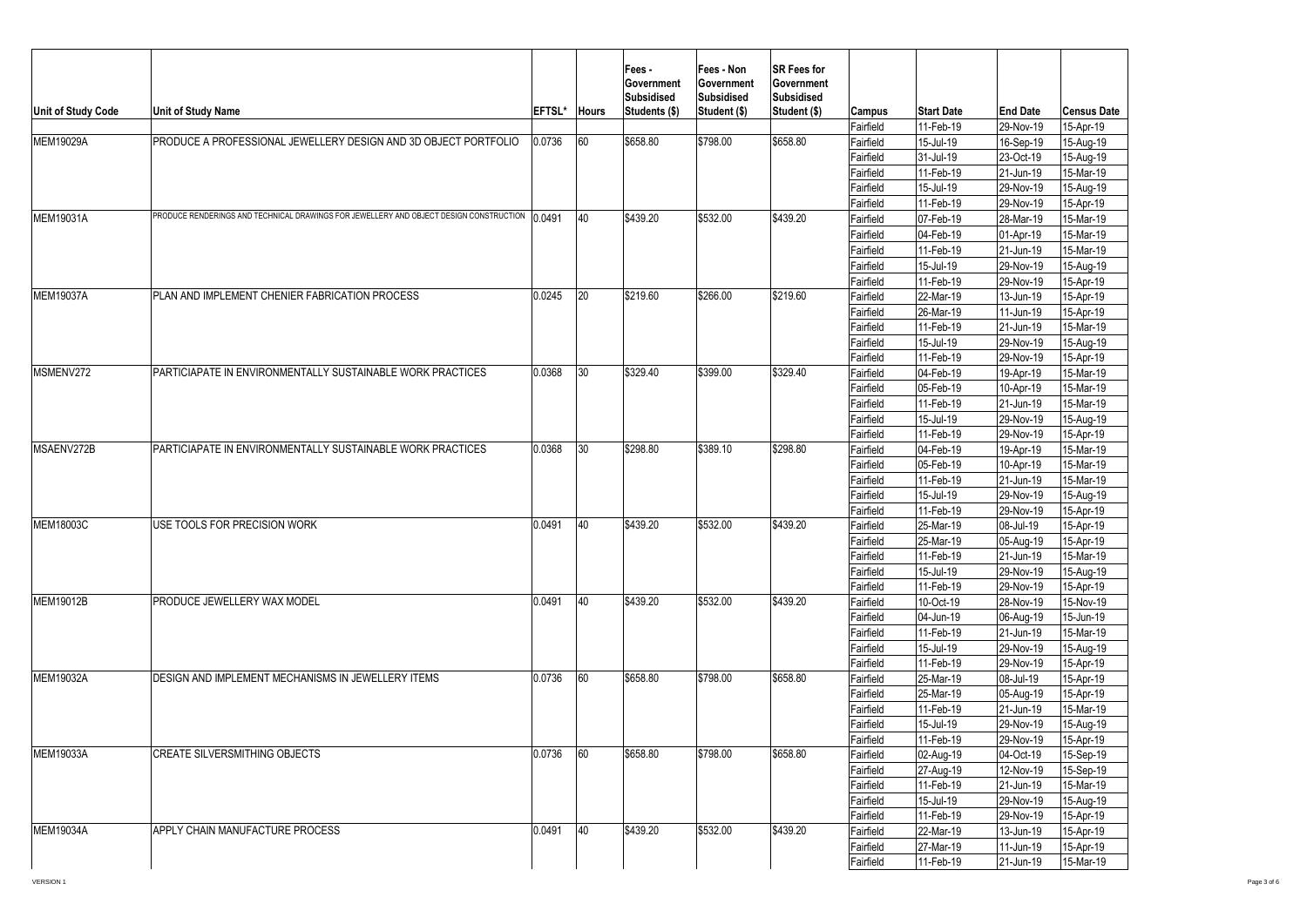|                           |                                                                                  |        |              | Fees -<br><b>Government</b><br><b>Subsidised</b> | Fees - Non<br>Government<br>Subsidised | <b>SR Fees for</b><br>Government<br>Subsidised |                        |                        |                        |                        |
|---------------------------|----------------------------------------------------------------------------------|--------|--------------|--------------------------------------------------|----------------------------------------|------------------------------------------------|------------------------|------------------------|------------------------|------------------------|
| <b>Unit of Study Code</b> | <b>Unit of Study Name</b>                                                        | EFTSL* | <b>Hours</b> | Students (\$)                                    | Student (\$)                           | Student (\$)                                   | <b>Campus</b>          | <b>Start Date</b>      | <b>End Date</b>        | <b>Census Date</b>     |
|                           |                                                                                  |        |              |                                                  |                                        |                                                | Fairfield              | 15-Jul-19              | 29-Nov-19              | 15-Aug-19              |
|                           |                                                                                  |        |              |                                                  |                                        |                                                | Fairfield              | 11-Feb-19              | 29-Nov-19              | 15-Apr-19              |
| <b>MEM19036A</b>          | USE SPECIALISED TECHNIQUES TO PRODUCE JEWELLERY AND OBJECTS                      | 0.0982 | 80           | \$878.40                                         | \$1,064.00                             | \$878.40                                       | Fairfield              | 09-Aug-19              | 15-Nov-19              | 15-Sep-19              |
|                           |                                                                                  |        |              |                                                  |                                        |                                                | Fairfield              | 05-Aug-19              | 11-Nov-19              | 15-Sep-19              |
|                           |                                                                                  |        |              |                                                  |                                        |                                                | Fairfield              | 11-Feb-19              | 21-Jun-19              | 15-Mar-19              |
|                           |                                                                                  |        |              |                                                  |                                        |                                                | Fairfield              | 15-Jul-19              | 29-Nov-19              | 15-Aug-19              |
| <b>MEM19038A</b>          | APPLY TRADITIONAL TECHNIQUES TO JEWELLERY AND 3D OBJECT PRODUCTION               | 0.0736 | 60           | \$658.80                                         | \$798.00                               | \$658.80                                       | Fairfield              | 11-Feb-19              | 29-Nov-19              | 15-Apr-19              |
|                           |                                                                                  |        |              |                                                  |                                        |                                                | Fairfield              | $14$ -Feb-19           | 04-Jul-19              | 15-Mar-19              |
|                           |                                                                                  |        |              |                                                  |                                        |                                                | Fairfield              | 12-Feb-19              | 25-Jun-19              | 15-Mar-19              |
|                           |                                                                                  |        |              |                                                  |                                        |                                                | Fairfield              | 11-Feb-19              | 21-Jun-19              | 15-Mar-19              |
|                           |                                                                                  |        |              |                                                  |                                        |                                                | Fairfield              | 15-Jul-19<br>11-Feb-19 | 29-Nov-19<br>29-Nov-19 | 15-Aug-19              |
| BSBDES602                 | <b>RESEARCH GLOBAL DESIGN TRENDS</b>                                             | 0.0368 | 30           | \$329.40                                         | \$399.00                               | \$329.40                                       | Fairfield              |                        |                        | 15-Apr-19              |
|                           |                                                                                  |        |              |                                                  |                                        |                                                | Fairfield<br>Fairfield | 26-Apr-19<br>19-Mar-19 | 16-Aug-19              | 15-May-19<br>15-Mar-19 |
|                           |                                                                                  |        |              |                                                  |                                        |                                                | Fairfield              | 11-Feb-19              | 12-Aug-19<br>21-Jun-19 | 15-Mar-19              |
|                           |                                                                                  |        |              |                                                  |                                        |                                                | Fairfield              | 15-Jul-19              | 29-Nov-19              | 15-Aug-19              |
|                           |                                                                                  |        |              |                                                  |                                        |                                                | Fairfield              | 11-Feb-19              | 29-Nov-19              | 15-Apr-19              |
| BSBDES602A                | RESEARCH GLOBAL DESIGN TRENDS                                                    | 0.0368 | 30           | \$298.80                                         | \$389.10                               | \$298.80                                       | Fairfield              | 26-Apr-19              | 16-Aug-19              | 15-May-19              |
|                           |                                                                                  |        |              |                                                  |                                        |                                                | Fairfield              | 19-Mar-19              | 12-Aug-19              | 15-Mar-19              |
|                           |                                                                                  |        |              |                                                  |                                        |                                                | Fairfield              | 11-Feb-19              | 21-Jun-19              | 15-Mar-19              |
|                           |                                                                                  |        |              |                                                  |                                        |                                                | Fairfield              | 15-Jul-19              | 29-Nov-19              | 15-Aug-19              |
|                           |                                                                                  |        |              |                                                  |                                        |                                                | Fairfield              | 11-Feb-19              | 29-Nov-19              | 15-Apr-19              |
| CUAPPR601                 | ORIGINATE A BODY OF OWN CREATIVE WORK                                            | 0.0920 | 75           | \$823.50                                         | \$997.50                               | \$823.50                                       | Fairfield              | 14-Feb-19              | 04-Jul-19              | 15-Mar-19              |
|                           |                                                                                  |        |              |                                                  |                                        |                                                | Fairfield              | 12-Feb-19              | 25-Jun-19              | 15-Mar-19              |
|                           |                                                                                  |        |              |                                                  |                                        |                                                | Fairfield              | 11-Feb-19              | 21-Jun-19              | 15-Mar-19              |
|                           |                                                                                  |        |              |                                                  |                                        |                                                | Fairfield              | 15-Jul-19              | 29-Nov-19              | 15-Aug-19              |
|                           |                                                                                  |        |              |                                                  |                                        |                                                | Fairfield              | 11-Feb-19              | 29-Nov-19              | 15-Apr-19              |
| CUARES503                 | ANANLYSE CULTURAL HISTORY AND THEORY                                             | 0.0859 | 70           | \$768.60                                         | \$931.00                               | \$768.60                                       | Fairfield              | 09-Sep-19              | 12-Dec-19              | 15-Oct-19              |
|                           |                                                                                  |        |              |                                                  |                                        |                                                | Fairfield              | 09-Sep-19              | 11-Dec-19              | 15-Oct-19              |
|                           |                                                                                  |        |              |                                                  |                                        |                                                | Fairfield              | 11-Feb-19              | 21-Jun-19              | 15-Mar-19              |
|                           |                                                                                  |        |              |                                                  |                                        |                                                | Fairfield              | $15$ -Jul-19           | 29-Nov-19              | 15-Aug-19              |
|                           |                                                                                  |        |              |                                                  |                                        |                                                | Fairfield              | 11-Feb-19              | 29-Nov-19              | 15-Apr-19              |
| CUVRES502A                | ANANLYSE CULTURAL HISTORY AND THEORY                                             | 0.0859 | 70           | \$697.20                                         | \$907.90                               | \$697.20                                       | Fairfield              | 09-Sep-19              | 12-Dec-19              | 15-Oct-19              |
|                           |                                                                                  |        |              |                                                  |                                        |                                                | Fairfield              | 09-Sep-19              | 11-Dec-19              | 15-Oct-19              |
|                           |                                                                                  |        |              |                                                  |                                        |                                                | Fairfield              | 11-Feb-19              | 21-Jun-19              | 15-Mar-19              |
|                           |                                                                                  |        |              |                                                  |                                        |                                                | Fairfield              | 15-Jul-19              | 29-Nov-19              | 15-Aug-19              |
|                           |                                                                                  |        |              |                                                  |                                        |                                                | Fairfield              | 11-Feb-19              | 29-Nov-19              | 15-Apr-19              |
| BSBSMB406                 | MANAGE SMALL BUSINESS FINANCES                                                   | 0.0736 | 60           | \$658.80                                         | \$798.00                               | \$658.80                                       | Fairfield              | 13-Feb-19              | 22-May-19              | 15-Mar-19              |
|                           |                                                                                  |        |              |                                                  |                                        |                                                | Fairfield              | 11-Feb-19              | 21-Jun-19              | 15-Mar-19              |
|                           |                                                                                  |        |              |                                                  |                                        |                                                | Fairfield              | 15-Jul-19              | 29-Nov-19              | 15-Aug-19              |
|                           |                                                                                  |        |              |                                                  |                                        |                                                | Fairfield              | 11-Feb-19              | 29-Nov-19              | 15-Apr-19              |
| BSBSMB406A                | MANAGE SMALL BUSINESS FINANCES                                                   | 0.7360 | 60           | \$597.60                                         | \$778.20                               | \$597.60                                       | Fairfield              | 13-Feb-19              | 22-May-19              | 15-Mar-19              |
|                           |                                                                                  |        |              |                                                  |                                        |                                                | Fairfield              | 11-Feb-19              | 21-Jun-19              | 15-Mar-19              |
|                           |                                                                                  |        |              |                                                  |                                        |                                                | Fairfield              | 15-Jul-19              | 29-Nov-19              | 15-Aug-19              |
|                           |                                                                                  |        |              |                                                  |                                        |                                                | Fairfield              | 11-Feb-19              | 29-Nov-19              | 15-Apr-19              |
| <b>MEM19040A</b>          | CREATE AND MANUFACTURE JEWELLERY OR OBJECT DESIGN PROTOTYPES FOR THE MASS MARKET | 0.0736 | 60           | \$658.80                                         | \$798.00                               | \$658.80                                       | Fairfield              | 19-Mar-19              | 12-Aug-19              | 15-Apr-19              |
|                           |                                                                                  |        |              |                                                  |                                        |                                                | Fairfield              | 26-Apr-19              | 16-Aug-19              | 15-May-19              |
|                           |                                                                                  |        |              |                                                  |                                        |                                                | Fairfield              | 11-Feb-19              | 21-Jun-19              | 15-Mar-19              |
|                           |                                                                                  |        |              |                                                  |                                        |                                                | Fairfield              | 15-Jul-19              | 29-Nov-19              | 15-Aug-19              |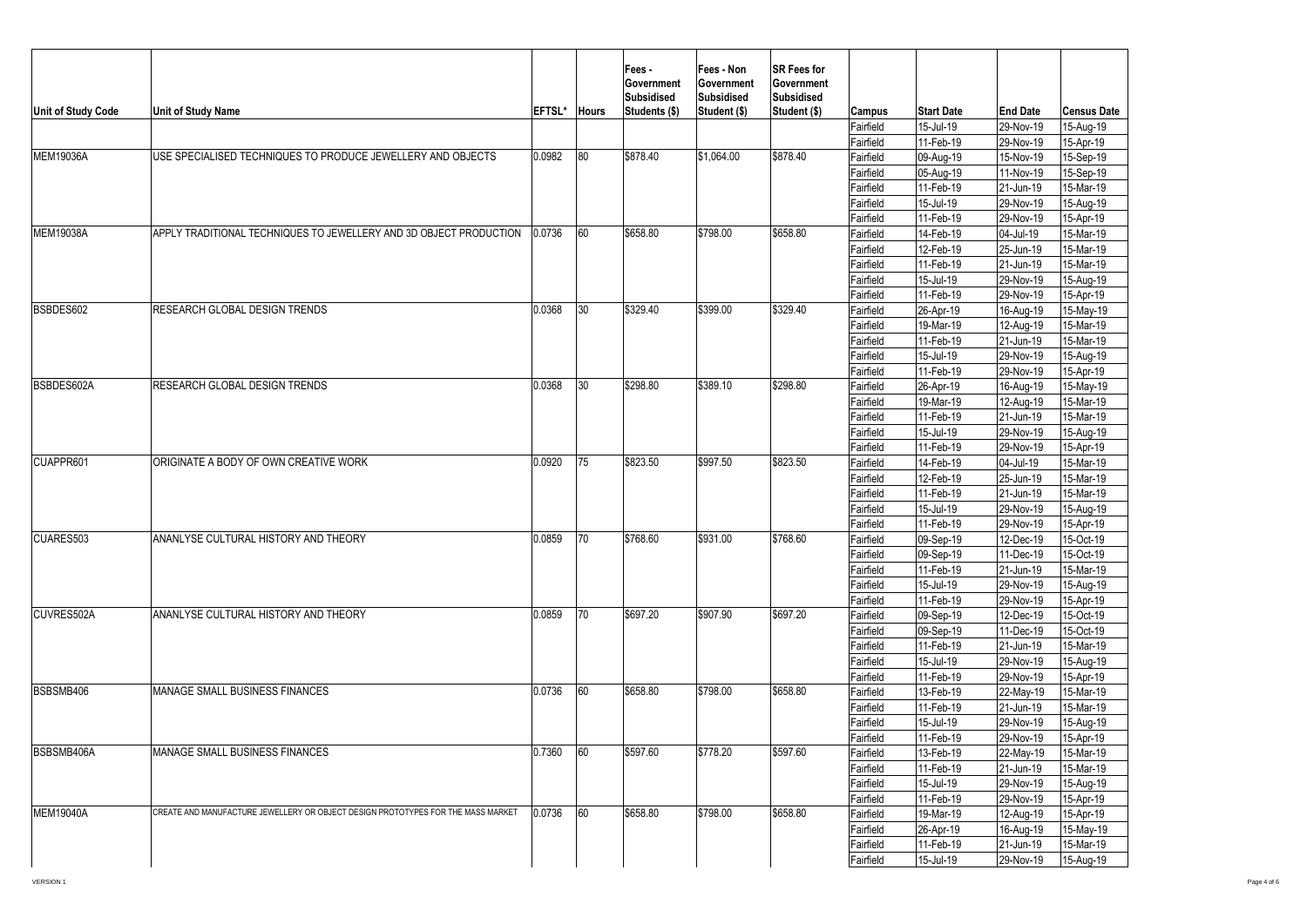|                    |                                                               |        |              | Fees -<br>Government<br>Subsidised | Fees - Non<br>Government<br>Subsidised | SR Fees for<br>Government<br>Subsidised |                        |                                |                              |                                 |
|--------------------|---------------------------------------------------------------|--------|--------------|------------------------------------|----------------------------------------|-----------------------------------------|------------------------|--------------------------------|------------------------------|---------------------------------|
| Unit of Study Code | <b>Unit of Study Name</b>                                     | EFTSL* | <b>Hours</b> | Students (\$)                      | Student (\$)                           | Student (\$)                            | Campus<br>Fairfield    | <b>Start Date</b><br>11-Feb-19 | <b>End Date</b><br>29-Nov-19 | <b>Census Date</b><br>15-Apr-19 |
| <b>MEM19041A</b>   | EXPERIMENT WITH JEWELLERY OR OBJECT DESIGN                    | 0.0736 | 60           | \$658.80                           | \$798.00                               | \$658.80                                | Fairfield              | 27-Jun-19                      | 14-Nov-19                    | 15-Aug-19                       |
|                    |                                                               |        |              |                                    |                                        |                                         | Fairfield              | 25-Jun-19                      | 12-Nov-19                    | 15-Aug-19                       |
|                    |                                                               |        |              |                                    |                                        |                                         | Fairfield              | 11-Feb-19                      | 21-Jun-19                    | 15-Mar-19                       |
|                    |                                                               |        |              |                                    |                                        |                                         | Fairfield              | 15-Jul-19                      | 29-Nov-19                    | 15-Aug-19                       |
|                    |                                                               |        |              |                                    |                                        |                                         | Fairfield              | 11-Feb-19                      | 29-Nov-19                    | 15-Apr-19                       |
| BSBDES502          | ESTABLISH. NEGOTIATE AND REFINE A DESIGN BRIEF                | 0.0798 | 65           | \$713.70                           | \$864.50                               | \$713.70                                | Fairfield              | 27-Jun-19                      | 14-Nov-19                    | 15-Aug-19                       |
|                    |                                                               |        |              |                                    |                                        |                                         | Fairfield              | 25-Jun-19                      | 12-Nov-19                    | 15-Aug-19                       |
|                    |                                                               |        |              |                                    |                                        |                                         | Fairfield              | 11-Feb-19                      | 21-Jun-19                    | 15-Mar-19                       |
|                    |                                                               |        |              |                                    |                                        |                                         | Fairfield              | 15-Jul-19                      | 29-Nov-19                    | 15-Aug-19                       |
|                    |                                                               |        |              |                                    |                                        |                                         | Fairfield              | 11-Feb-19                      | 29-Nov-19                    | 15-Apr-19                       |
| BSBDES502A         | ESTABLISH, NEGOTIATE AND REFINE A DESIGN BRIEF                | 0.0798 | 65           | \$647.40                           | \$843.05                               | \$647.40                                | Fairfield              | 27-Jun-19                      | 14-Nov-19                    | 15-Aug-19                       |
|                    |                                                               |        |              |                                    |                                        |                                         | Fairfield              | 25-Jun-19                      | 12-Nov-19                    | 15-Aug-19                       |
|                    |                                                               |        |              |                                    |                                        |                                         | Fairfield              | 11-Feb-19                      | 21-Jun-19                    | 15-Mar-19                       |
|                    |                                                               |        |              |                                    |                                        |                                         | Fairfield              | $15 -$ Jul-19                  | 29-Nov-19                    | 15-Aug-19                       |
|                    |                                                               |        |              |                                    |                                        |                                         | Fairfield              | 11-Feb-19                      | 29-Nov-19                    | 15-Apr-19                       |
| CUAPPR503          | PRESENT A BODY OF OWN CREATIVE WORK                           | 0.0736 | 60           | \$658.80                           | \$798.00                               | \$658.80                                | Fairfield              | 07-Oct-19                      | 09-Dec-19                    | 15-Nov-19                       |
|                    |                                                               |        |              |                                    |                                        |                                         | Fairfield              | 07-Oct-19                      | 09-Dec-19                    | 15-Nov-19                       |
|                    |                                                               |        |              |                                    |                                        |                                         | Fairfield              | 11-Feb-19                      | 21-Jun-19                    | 15-Mar-19                       |
|                    |                                                               |        |              |                                    |                                        |                                         | Fairfield              | 15-Jul-19                      | 29-Nov-19                    | 15-Aug-19                       |
|                    |                                                               |        |              |                                    |                                        |                                         | Fairfield              | 11-Feb-19                      | 29-Nov-19                    | 15-Apr-19                       |
| CUVPRP503A         | PRESENT A BODY OF OWN CREATIVE WORK                           | 0.0736 | 60           | \$597.60                           | \$778.20                               | \$597.60                                | Fairfield              | 07-Oct-19                      | 09-Dec-19                    | 15-Nov-19                       |
|                    |                                                               |        |              |                                    |                                        |                                         | Fairfield              | 07-Oct-19                      | 09-Dec-19                    | 15-Nov-19                       |
|                    |                                                               |        |              |                                    |                                        |                                         | Fairfield              | 11-Feb-19                      | 21-Jun-19                    | 15-Mar-19                       |
|                    |                                                               |        |              |                                    |                                        |                                         | Fairfield              | 15-Jul-19                      | 29-Nov-19                    | 15-Aug-19                       |
|                    |                                                               |        |              |                                    |                                        |                                         | Fairfield              | 11-Feb-19                      | 29-Nov-19                    | 15-Apr-19                       |
| <b>MEM19039A</b>   | PLAN, CONDUCT AND SUPERVISE A JEWELLERY AND OBJECT EXHIBITION | 0.0736 | 60           | \$658.80                           | \$798.00                               | \$658.80                                | Fairfield              | 05-Jun-19                      | 27-Nov-19                    | 15-Jul-19                       |
|                    |                                                               |        |              |                                    |                                        |                                         | Fairfield              | 05-Jun-19                      | 29-Nov-19                    | 15-Jul-19                       |
|                    |                                                               |        |              |                                    |                                        |                                         | Fairfield              | 11-Feb-19                      | 21-Jun-19                    | 15-Mar-19                       |
|                    |                                                               |        |              |                                    |                                        |                                         | Fairfield              | 15-Jul-19                      | 29-Nov-19                    | 15-Aug-19                       |
|                    |                                                               |        |              |                                    |                                        |                                         | Fairfield              | 11-Feb-19                      | 29-Nov-19                    | 15-Apr-19                       |
| CUVPRP604          | PUBLICLY PRESENT A BODY OF OWN CREATIVE WORK                  | 0.0736 | 60           | \$658.80                           | \$798.00                               | \$658.80                                | Fairfield              | 05-Jun-19                      | 29-Nov-19                    | 15-Jul-19                       |
|                    |                                                               |        |              |                                    |                                        |                                         | Fairfield              | 05-Jun-19                      | 27-Nov-19                    | 15-Jul-19                       |
|                    |                                                               |        |              |                                    |                                        |                                         | Fairfield              | 11-Feb-19                      | 21-Jun-19                    | 15-Mar-19                       |
|                    |                                                               |        |              |                                    |                                        |                                         | Fairfield              | 15-Jul-19                      | 29-Nov-19                    | 15-Aug-19                       |
|                    |                                                               |        |              |                                    |                                        |                                         | Fairfield              | 11-Feb-19                      | 29-Nov-19                    | 15-Apr-19                       |
| CUVPRP604A         | PUBLICLY PRESENT A BODY OF OWN CREATIVE WORK                  | 0.0736 | 60           | \$597.60                           | \$778.20                               | \$597.60                                | Fairfield              | 05-Jun-19                      | 29-Nov-19                    | 15-Jul-19                       |
|                    |                                                               |        |              |                                    |                                        |                                         | Fairfield              | 05-Jun-19                      | 27-Nov-19                    | 15-Jul-19                       |
|                    |                                                               |        |              |                                    |                                        |                                         | Fairfield              | 11-Feb-19                      | 21-Jun-19                    | 15-Mar-19                       |
|                    |                                                               |        |              |                                    |                                        |                                         | Fairfield              | 15-Jul-19                      | 29-Nov-19                    |                                 |
|                    |                                                               |        |              |                                    |                                        |                                         | Fairfield              | 11-Feb-19                      | 29-Nov-19                    | 15-Aug-19                       |
| BSBSMB404          | UNDERTAKE SMALL BUSINESS PLANNING                             | 0.0613 | 50           | \$549.00                           | \$665.00                               | \$549.00                                |                        |                                | 09-Dec-19                    | 15-Apr-19<br>15-Nov-19          |
|                    |                                                               |        |              |                                    |                                        |                                         | Fairfield<br>Fairfield | 07-Oct-19<br>07-Oct-19         | $\overline{0}9$ -Dec-19      | 15-Nov-19                       |
|                    |                                                               |        |              |                                    |                                        |                                         |                        | 11-Feb-19                      | 21-Jun-19                    | 15-Mar-19                       |
|                    |                                                               |        |              |                                    |                                        |                                         | Fairfield              |                                |                              |                                 |
|                    |                                                               |        |              |                                    |                                        |                                         | Fairfield              | 15-Jul-19                      | 29-Nov-19                    | 15-Aug-19                       |
| BSBSMB404A         | UNDERTAKE SMALL BUSINESS PLANNING                             | 0.0613 | 50           | \$498.00                           | \$665.00                               | \$549.00                                | Fairfield              | 11-Feb-19<br>07-Oct-19         | 29-Nov-19<br>09-Dec-19       | 15-Apr-19<br>15-Nov-19          |
|                    |                                                               |        |              |                                    |                                        |                                         | Fairfield              | 07-Oct-19                      |                              |                                 |
|                    |                                                               |        |              |                                    |                                        |                                         | Fairfield              |                                | 09-Dec-19<br>21-Jun-19       | 15-Nov-19                       |
|                    |                                                               |        |              |                                    |                                        |                                         | Fairfield              | 11-Feb-19                      |                              | 15-Mar-19                       |